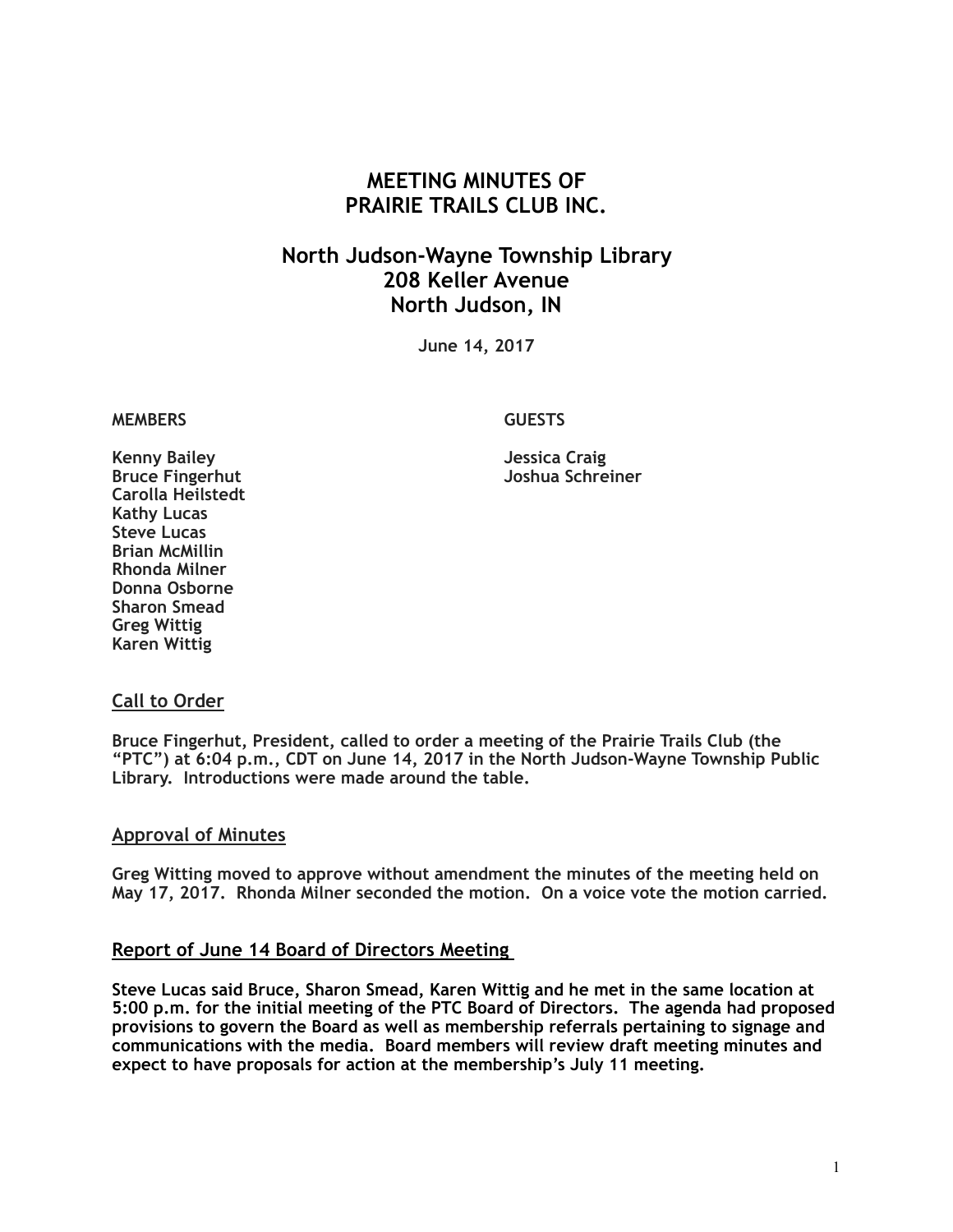## **Treasurer's Report following 5K Color Run/Walk**

**Kathy provided the Treasurer's Report with a PTC balances summary was as follows:** 

| The First National Bank of Monterey                                                               |                 |
|---------------------------------------------------------------------------------------------------|-----------------|
| May ending balance (4/28/17)                                                                      | \$1,235.52      |
| Receipts for 5K run/walk tickets, donations,                                                      |                 |
| and memberships (including four lifetime)                                                         | <u>4,985.75</u> |
| <b>Total</b>                                                                                      | 6,221.27        |
| 1/2 reimbursement for prepaid Color Blaze kits - \$656.02<br>(other 1/2 Steve and Kathy donation) |                 |
| <b>Payment for Market advertising</b>                                                             | $-254.20$       |
| <b>Total</b>                                                                                      | $-910.22$       |
| Ending FNBM balance (June 14, 2017)                                                               | \$5,311.27      |
| PayPal                                                                                            | 103.34          |
| <b>NICF</b>                                                                                       | 5,279.71        |
| TOTAL                                                                                             | \$10,694.32     |

**She summarized by reporting the difference between May and June balances was an increase of \$4,081.53.**

**Kathy noted the key to our improved financial circumstances was the very successful 5K Color Run/Walk on National Trails Day. She said a retrospective on the event and the possibility of a similar event next year would be on the July agenda. But she would be remiss if she did not pass along appreciation to those who worked and attended. Kathy offered a special thanks for the great commitment and dedication of Committee Chair, Madison Osborne, and to Donna Osborne who hosted Committee meetings, procured donors, and stored materials needed for the event. She said success of the event was based largely on the donations and commitment of Kenny Bailey and the persistence of Peggy Bohak.** 

**Kathy asked how best to extend appreciation to local businesses and Town of North Judson officials and staff for their outstanding assistance. Suggestions were to post a "thank you" notice in the** *Market* **newspaper or to attend a meeting of the Town Council. Jessica Craig agreed to help draft a notice for the newspaper. Bruce recommended also asking for PTC "smiling faces" to appear before the Town Council so Council members, the town police and volunteer fire department could all be recognized and thanked.** 

## **Report of Receipt of IRS Approval Letter for PTC as a 501(c)(3) Organization**

**Kathy reported she received the official IRS notification letter announcing the PTC's 501(c)(3) status "was granted and became effective on the February 21, 2017 date of our application." As a result PTC donations made after February 21 are tax deductible rather than the March 16 date reported earlier.**